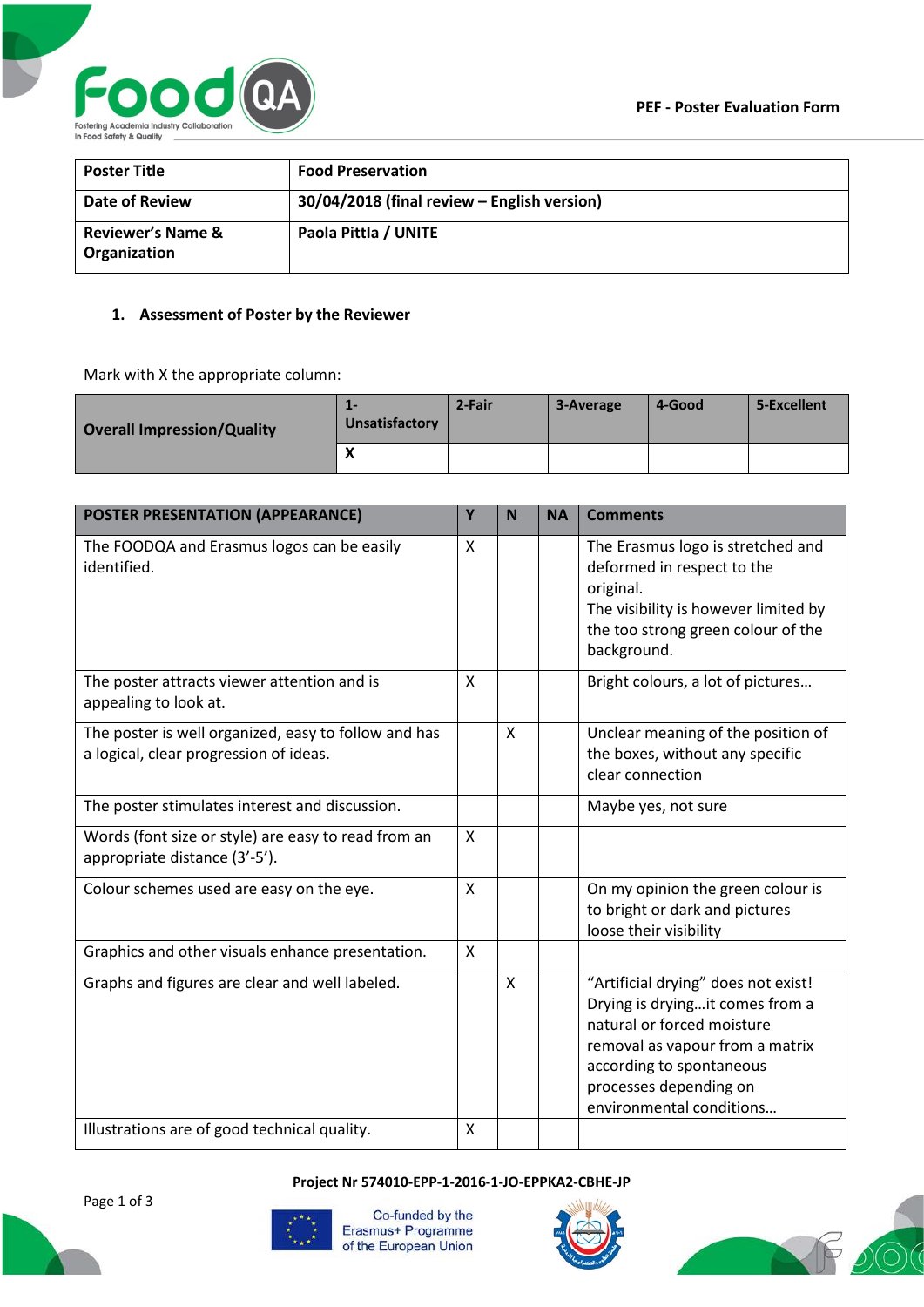

| Illustrations are relevant to the presentation. |  |  |
|-------------------------------------------------|--|--|

| <b>CONTENT</b>                                                                 | Y | N            | <b>NA</b> | <b>Comments</b>                                                                                                                                                                       |
|--------------------------------------------------------------------------------|---|--------------|-----------|---------------------------------------------------------------------------------------------------------------------------------------------------------------------------------------|
| The title is specific, adequate and short.                                     |   |              | X         | There is no Title                                                                                                                                                                     |
| Topic and purpose are clearly identified.                                      |   | X            |           | It is a mix of contents                                                                                                                                                               |
| Content is clear and easy to understand.                                       |   | X            |           | Likely some problems with the<br>English translation and many<br>typing errors                                                                                                        |
| Content (text) is accurate.                                                    |   | X            |           | No, see above                                                                                                                                                                         |
| The content is according to the work package<br>objectives.                    | Χ |              |           |                                                                                                                                                                                       |
| The poster is free of unnecessary detail.                                      |   | X            |           | There are some parts that are not<br>clear E.g. "physical separation":<br>for and of what?<br>Why "juice extraction" this is not<br>a technology, but an application, a<br>case study |
| The poster supports main points.                                               |   | X            |           | Missing many                                                                                                                                                                          |
| Important information is readily available and easy<br>to grasp.               |   | $\mathsf{x}$ |           |                                                                                                                                                                                       |
| There are no grammatical or spelling mistakes.                                 |   | $\mathsf{x}$ |           | plenty                                                                                                                                                                                |
| The poster contains sufficient scientific explanation,<br>where needed.        |   | X            |           |                                                                                                                                                                                       |
| The poster does not need the addition of<br>information to reach completeness. |   | X            |           | Needs a significant revision                                                                                                                                                          |
| There is not any information in the poster that<br>should be removed.          |   |              |           | The poster is made of few text,<br>but unclear is its sequence                                                                                                                        |

**NA: Please mark as "NA" if the question does not concern the specific deliverable**

**1. Suggested improvements** (Changes that should be implemented - Missing information - Further improvements)

### **Suggested Improvement**

- Revision of the English text and typing errors (e.g. prepaire", "microbilogical", "preserving"?
- Remove "Artificial" from "drying"
- Change "method" with "technology"
- Make some revision in the "storage" box: air and liquid (unclear meaning) is mixed with
- packaging materials or packaging modified atmospheres…unclear mix

Page 2 of 3





Co-funded by the Erasmus+ Programme of the European Union